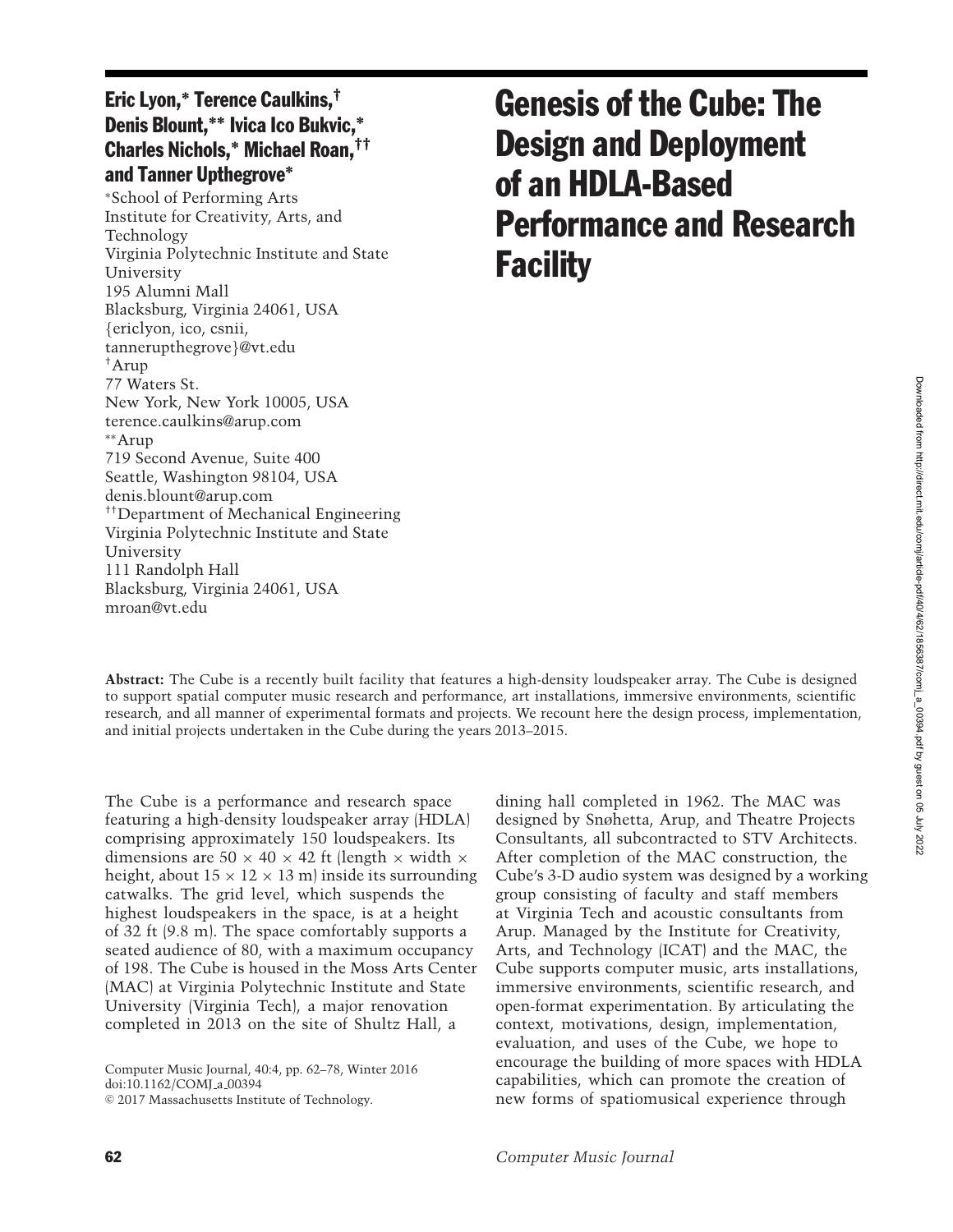the expansion of contemporary computer music practices.

## Conception

The Cube was initially conceived of as a digital and experimental performance environment that could demonstrate new approaches to audiences through cross-disciplinary collaboration between faculty, students, guest artists, and visiting researchers. It would require a noise-free environment with a neutral, variable room acoustic and a robust, flexible technical infrastructure. The laboratory component would require the ability to change from performance mode quickly and easily, and provide an "equipment-agnostic" infrastructure to support evolving new technologies. High-bandwidth connectivity would allow both digital and analog content to be aggregated from multiple spaces on campus, as well as from the outside world.

Program requirements for the Cube were developed to anticipate the needs of a diverse artistic and research community, including the following use cases: live performance including theater, dance, and music; 3-D sound installations; immersive audio for multiuser virtual- and augmented-reality experiences; 3-D audio research into new modes of sound spatialization; and multidisciplinary research incorporating large-scale visualization, auralization, and sonification of big data sets. Designing a system to these requirements would involve finding a balance between spatial audio resolution, maximum required sound-pressure levels, ease of rigging, and cost, all while maintaining high sound quality.

Arup produced a number of test fits to demonstrate the range of activities implicit in the program requirements including cinema mode, immersive performance and 3-D audio, theater with thrust stage, immersive video and audio installation, amplified music, orchestra rehearsal, and recording. These test fits became the basis of a design that, in collaboration with Snøhetta and Theatre Projects Consultants, resulted in the final version of the Cube shell that is in use today. The Cube was officially opened on 21 November 2013, with a commissioned work by video artist Joan Grossman, entitled *This*

*Edge I Have to Jump*, with multichannel music provided by Eric Lyon and Charles Nichols, and video programming by Carol Burch-Brown, a Virginia Tech professor of studio art and creative technology (see Figure 1).

# Designing the Technological Infrastructure for the Cube

The design for the Cube's technological infrastructure was built on a vision articulated by Ivica Ico Bukvic in 2008 for a multidisciplinary, multiuser, collaborative research environment that would combine visualization, motion tracking, and full-scale immersive 3-D audio. The envisioned infrastructure would support multiple audio spatialization approaches, including wave-field synthesis (WFS) and Ambisonics. It would also utilize motorized ultrasonic loudspeakers, Holosonics Audio Spotlights, with the goal of allowing the space to serve as a blank canvas for artists and researchers in support of 3-D audio research and artistic expression. In spring 2013, the Cube's audio infrastructure team, consisting of ICAT director Ben Knapp, Virginia Tech faculty members Bukvic, Lyon, and Nichols, ICAT's media engineer Tanner Upthegrove, and Arup acoustic consultants Denis Blount and Terence Caulkins, began to design the audio system in detail. By April 2014, the team finalized the setup and moved towards implementation.

## Spatial Audio System: Layout and Spatial Resolution

The high-density spatial audio system was designed to provide full-bandwidth audio for listeners located inside the Cube. This audio comes from a 3-D HDLA, currently comprising 124 satellite JBL SCS-8 loudspeakers, 10 floor-standing JBL LSR6328P loudspeakers, 4 Meyer UMS-1P subwoofers, and a JBL 5628 subwoofer, for a total of 139 independently addressable channels. The system was designed to be fully reconfigurable to suit the needs of future research by using expandable, IP-based audio networking.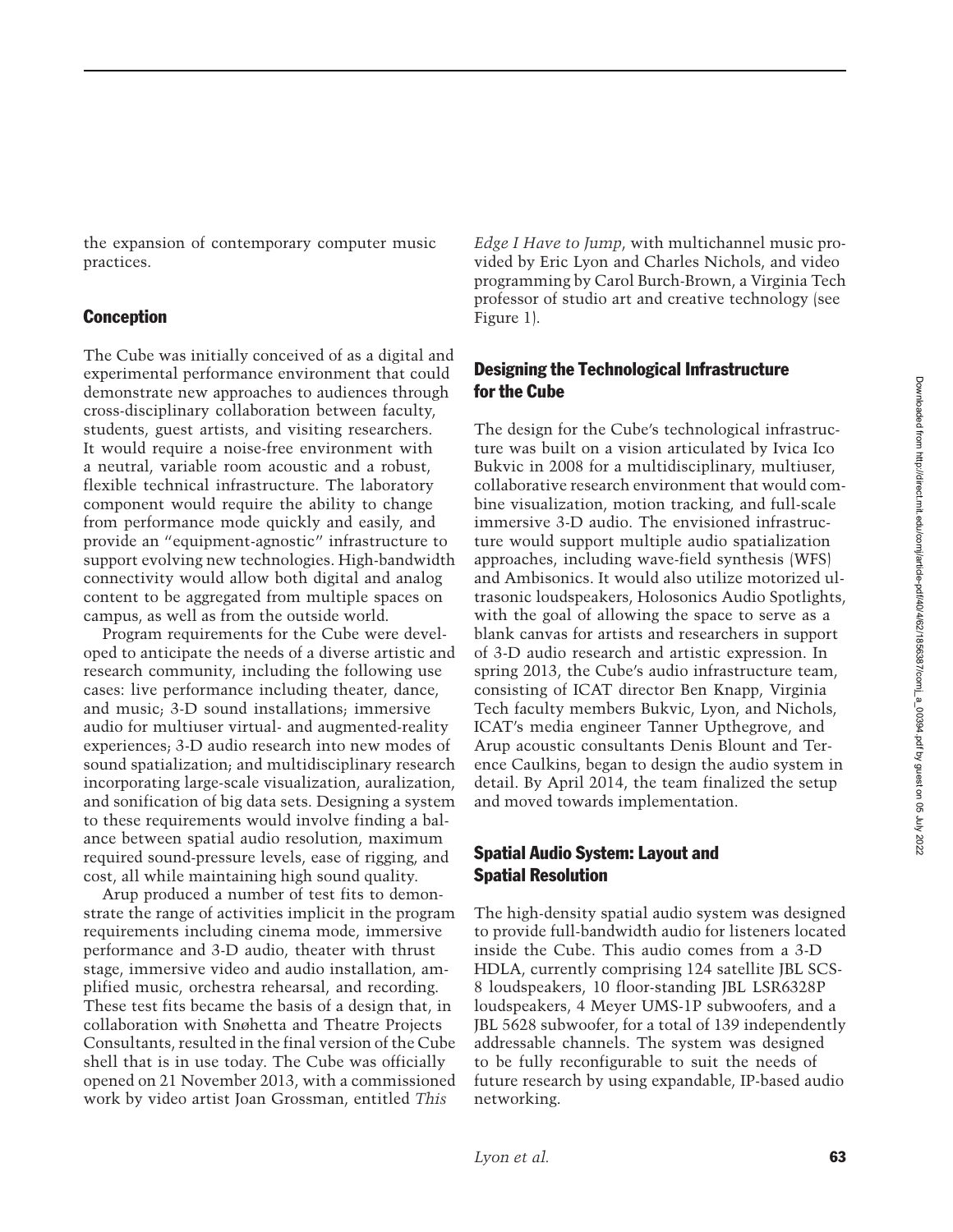*Figure 1. The Cube opening with four-way projection and multichannel audiovisual installation by Joan Grossman. (Photo courtesy of Virginia Tech.)*

*Figure 2. Isometric view of the main audio system.*



The initial layout of loudspeakers, comprising 124 SCS-8s and 4 UMS-1P subwoofers, is shown in Figures 2 and 3. The high-resolution 64-channel loudspeaker array laid out on Level 1 (L1) is designed to support WFS playback in the main ground-floor listening area. The remaining 64 channels are evenly distributed as a cuboid periphonic array around L2, L3, and Grid level, and are designed to supplement the horizontal array for rendering high-order Ambisonics (HOA), 3-D WFS (Rohr et al. 2013), and vector base amplitude panning (VBAP) rendering. All channels of the system can be used in conjunction with each other to create hybrid spatialization approaches depending on the needs of the application.

The higher spatial resolution of the array near the horizontal plane serves to limit spatial aliasing artifacts arising from typical WFS rendering (Wittek, Rumsey, and Theile 2007; Corteel, Kuhn-Rahloff, and Pellegrini 2008). It is also intended to provide a higher degree of accuracy for virtual source rendering near the horizontal plane, and addresses the greater ability of humans to localize in the



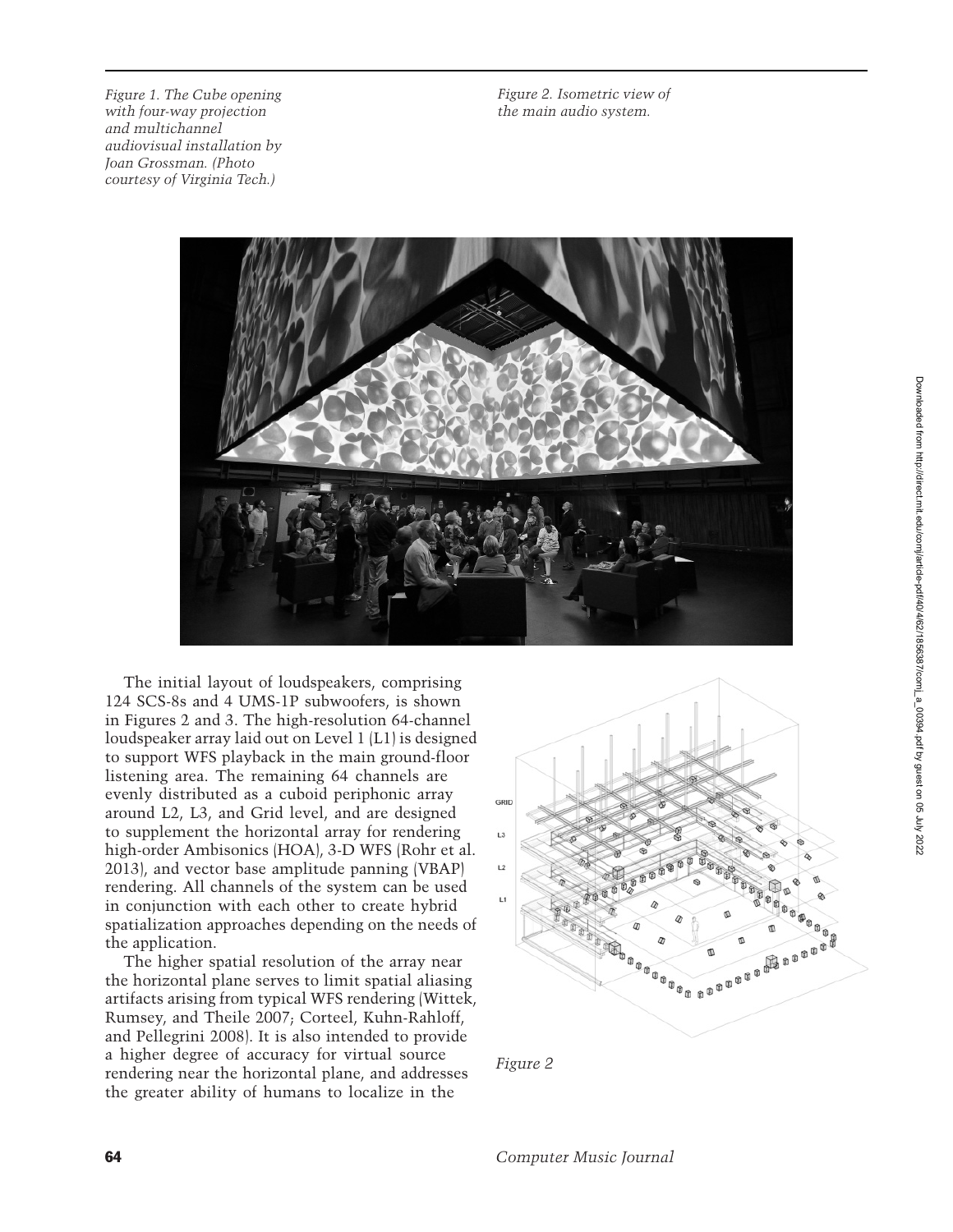*Figure 3. Plan and section view of the main audio system.*



horizontal plane compared with the median and frontal planes (Blauert 1996, pp. 40–47). The Cube is designed to accommodate both traditionally seated audiences as well as standing audiences that are free to move around the space. For standing audiences, the L1 array is nearly in the horizontal plane, as safety regulations prevented locating the loudspeakers directly on the horizontal plane. For seated audiences, the floor-standing array (not shown in Figures 2 and 3) renders sound in the horizontal plane.

## Spatial Audio System: Maximum Sound Pressure Levels

The maximum full-range sound-pressure level (SPL) produced by the main audio system at ear height in the center of the room depends on the number of loudspeakers addressed, which varies depending on the type of spatialization technique being used. Some estimates of maximum SPLs produced by the system for different types of spatial sources are given in Table 1. The full set of 139 loudspeakers was used for the maximum SPL estimate.

## **Table 1. Cube Audio System SPL Targets for Various Playback Configurations**

| Virtual Sound Source Location                                                               | Estimated<br>Maximum Sound<br>Pressure Levels |
|---------------------------------------------------------------------------------------------|-----------------------------------------------|
| 3-D WFS plane wave at ear height<br>emanating from shortest dimen-<br>sion (6.5 m distance) | 96 dB LAeq                                    |
| 3-D WFS plane wave angled down<br>from upper corner (16 m distance)                         | 90 dB LAeq                                    |
| All loudspeakers active at 0 dBFS<br>(uncorrelated)                                         | 110 dB LAeq                                   |
| Subwoofer system—all loudspeak-<br>ers active (uncorrelated)                                | 115 dB LAeq                                   |

## Cube Acoustical Measurements

Acoustical measurements were conducted in the Cube using a class 1, four-channel analyzer. The system's main components were two GRAS 40AQ microphones and a National Instruments 9234 DAC with a sample rate of 50 kHz at 24-bit resolution. The National Instruments Sound and Vibration Measurements Suite was used to calculate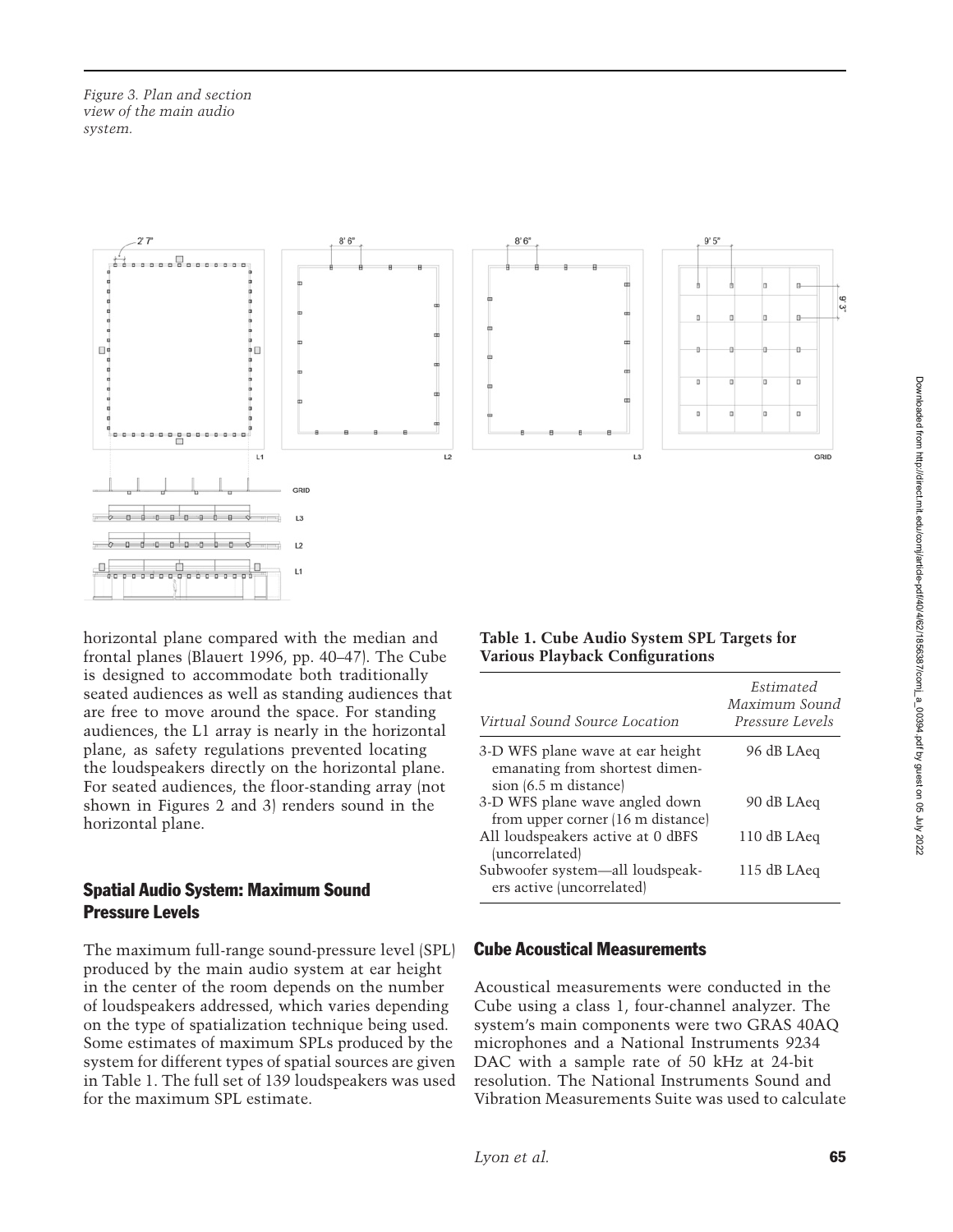| Table 2. Sound Level Measurements in the Cube |  |  |  |  |
|-----------------------------------------------|--|--|--|--|
|-----------------------------------------------|--|--|--|--|

| Measurement                                                        | SPL.        | SPL: Two<br>Microphones<br>Averaged |
|--------------------------------------------------------------------|-------------|-------------------------------------|
| Background noise level:<br>all equipment off                       | 31 dB LAeq  | 31 dB LAeq                          |
| Background noise level:<br>power amplifiers on,<br>curtains closed | 33 dB LAeq  | 33 dB LAeq                          |
| Background noise level:<br>power amplifiers on,<br>curtains opened | 34 dB LAeq  | 34 dB LAeq                          |
| Pink noise: maximum<br>SPL with DSP limiting<br>$_{\rm on}$        | 89 dB LAeq  | 89 dB LAeq                          |
| Pink noise: maximum<br>SPL with DSP limiting<br>off                | 109 dB LAeq | 108 dB LAeq                         |

time-averaged, A-weighted sound pressure levels (overall as well as in third-octave bands). One microphone measured sound levels at the center of the room at a height of 69 in (1.8 m). The other microphone was randomly placed in the room at the coordinates  $(144 \text{ in}, -109 \text{ in}, 53 \text{ in})$ , corresponding to *x*, *y*, and height relative to the center microphone (about 3.7, −2.8, and 1.3 m). Table 2 provides SPLs for the center point as well as the average of the two microphones. Microphones were calibrated with a GRAS 42AA pistonphone and were within 0.25 dB of the calibration tone level (114 dB at 250 Hz). Serge wool curtains were included, using 250 yards of 8-ft material (about 230 m of 2.4-m fabric). The main noise source is from 16 Yamaha XMV8280-D power amplifiers inside custom enclosures; measurements were made with the enclosure doors closed. The custom enclosures were built by Sound Construction and Supply. Ten amplifiers are located on the catwalk of L2, three amplifiers are located on the catwalk of L3, and three amplifiers are situated on the Grid.

Lastly, the A-weighted third-octave bands were calculated at the center of the room to provide insight into the frequency content of the background noise with the power amplifiers both on and off, and with the amplifier enclosure doors open. The



noise source is from variable-speed fans in the XMV8280-D amplifiers. The test was conducted with the amplifiers idling at room temperature for several hours until the standby temperature was attained. The result is shown in Figure 4. The dotted curve represents the normal operating condition for the Cube with the amps on. Most of the increase in the overall level due to the amplifiers is in the range from 100 to 700 Hz.

The last measurement made was the reverberation time of the room. For this measurement, pink noise at a level of 89 dB LAeq was used to drive the room. The cutoff method was used to determine the RT30 value for the Cube with the curtains open and curtains closed. These were extrapolated to determine the RT60 values as follows: RT60 with curtains open: 0.84 seconds, RT60 with curtains closed: 0.66 seconds.

# Spatial Audio Rendering Capabilities

The Cube's spatial audio system is designed to facilitate implementation of a variety of existing spatialization techniques while affording the flexibility to develop new techniques and approaches. Audio computation takes place primarily on a quadcore Mac Pro, referred to as the Cube Spatial Audio Renderer (CSAR). Wave-field synthesis is provided by a Sonic Emotion Wave I 3-D sound processor. We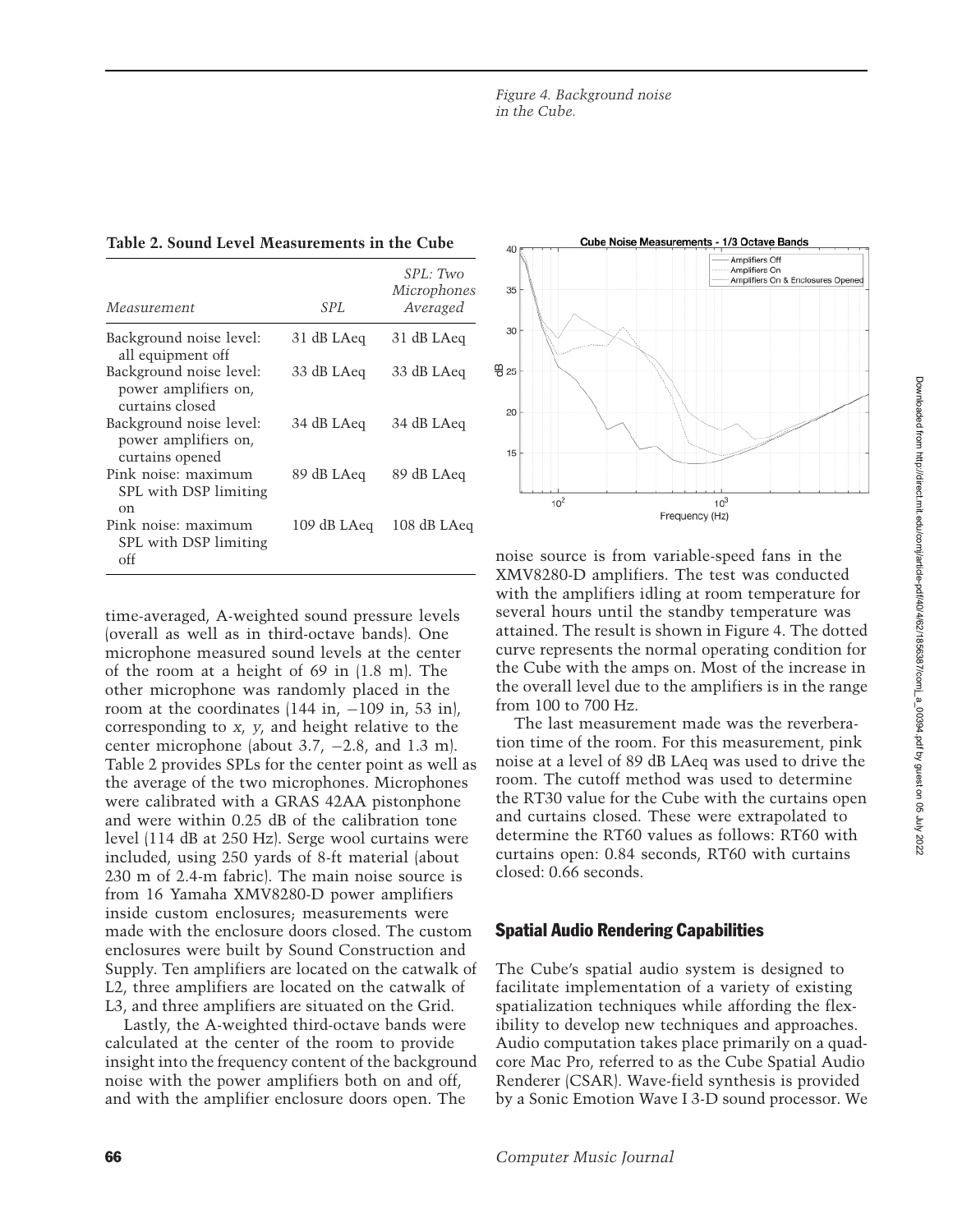*Figure 5. Preferred listening area and subspace of possible source positions for the main loudspeaker array.*



discuss here the main techniques implemented in the first instantiation of the Cube's audio system.

#### **3-D Wave-Field Synthesis**

Wave-field synthesis is a holophonic technique for spatial audio that provides accurate and stable localization cues over an extended area, as opposed to most other spatial audio techniques that are dependent on a "sweet spot" (Corteel and Caulkins 2004). The Cube's audio system supports 64-channel WFS rendering in the horizontal plane located around head height on the main floor of the room. By using WFS plane waves as virtual playback channels, a high-quality stereophonic experience can be offered throughout the listening area, not just in a single sweet spot or sweet line as would be the case with conventional point-source stereo.

#### *Preferred Listening Area*

For optimal WFS audition, listeners should be located in the preferred listening area at the center of the room, at least 5 ft away from the loudspeaker array (about 1.5 m), as shown in Figure 5. In our informal experience, this is required so that each listener is in the field of at least three loudspeakers, such that their acoustic fields blend and that they become unnoticeable as individual loudspeakers and offer a true sound-field reproduction. WFS virtual sources, both point sources and plane waves, can be positioned anywhere within the source subspace, which spans the portion of the horizontal plane located behind the loudspeaker array from the

perspective of listeners located in the preferred listening area.

#### *Vertical Localization Shift*

Given the vertical rigging location of the WFS array at roughly one foot (30 cm) above ear height, a perceived shift in vertical localization of virtual sources occurs. This source shift is inherent to the cylindrical symmetry of the wave front produced by linear WFS arrays (Start 1997). It increases for seated listeners and as the listener approaches the edge of the preferred listening area as shown in Figure 6. Previous studies have investigated audio reproduction used in congruence with visual displays and found that the presence of a matching video image will significantly shift the perceived virtual source towards the desired location as compared with an audio-only situation, because of the so-called "ventriloquism effect" (De Bruijn and Boone 2003). In this case, the vertical source shift is least apparent for standing listeners equipped with head-mounted displays, and it is most apparent for a seated audience in the center of the room. With programs for seated audiences, a moveable, floormounted system consisting of ten JBL LSR6238P loudspeakers is used to synthesize sound sources located at ear height. (See the section "Supplemental Audio Systems," below.)

#### *Spatial Aliasing*

Audible spatial aliasing artifacts occur within the listening area due to the unconventionally large spacing between loudspeakers, about 3 ft (close to 1 meter), rather than a more traditional 6-in (15-cm) spacing between loudspeakers. This large spacing is what drives the 5-ft (1.5-m) minimum distance designed to maintain a "rule-of-thumb" distance between horizontal loudspeakers such that the distance to a listener located within the preferred listening area is always approximately at least twice the distance between two consecutive loudspeakers at each level of the system. This rule of thumb applies, provided appropriate techniques are implemented to reduce audible colorations, localization errors, and excessive virtual-source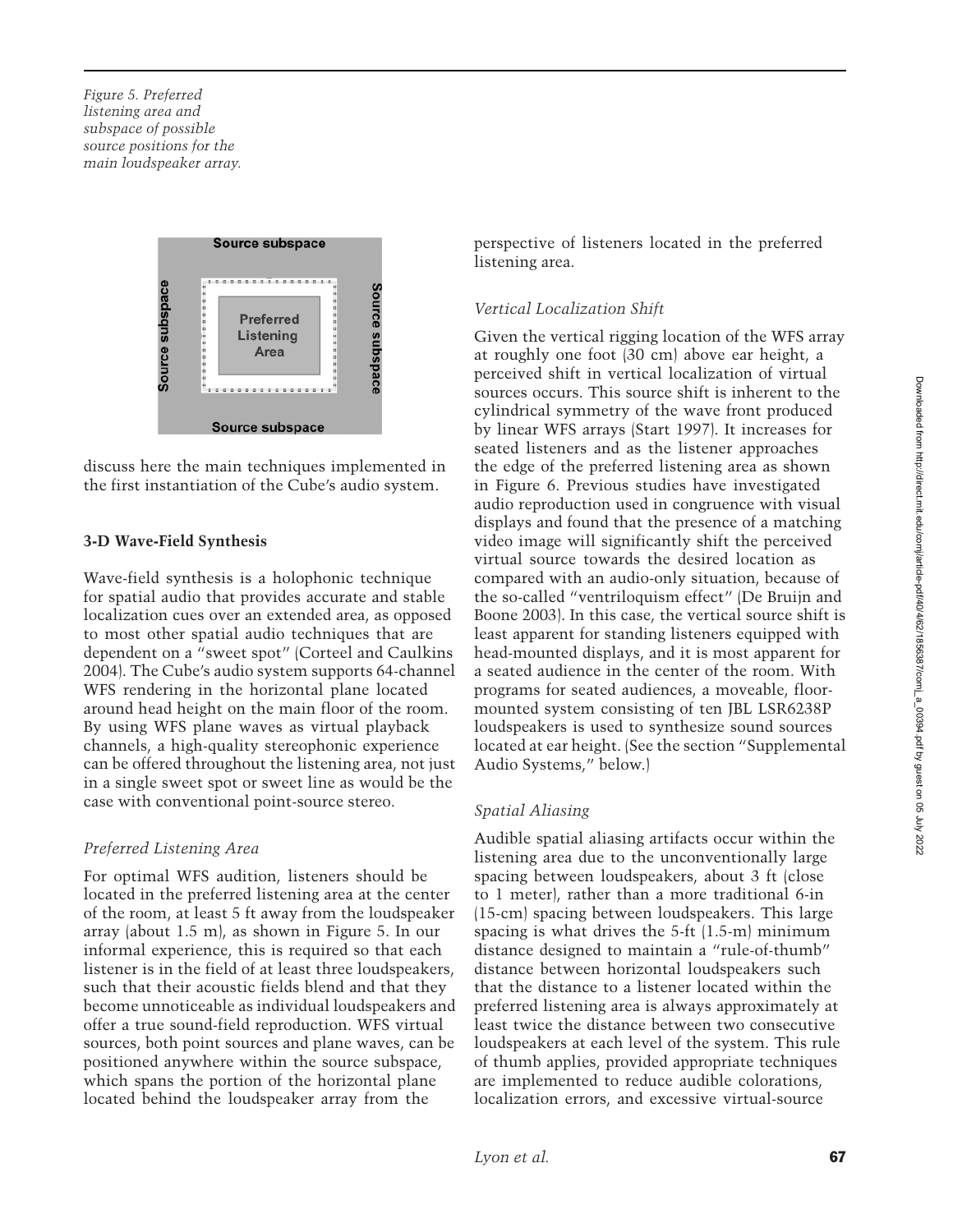*Figure 6. Vertical source delocalization due to elevation of the main WFS array on L1 above ear height.*



width as is the case in the Sonic Emotion WFS Rendering engine used in this project (Wittek, Rumsey, and Theile 2007; Corteel, Kuhn-Rahloff, and Pellegrini 2008).

### **High Order Ambisonics**

The Ambisonics format is widely used within the spatial-audio research community, in particular in the context of capturing and reproducing high-resolution spatial audio. Beyond the original first-order Soundfield microphone, high-order microphones have been developed to capture sound fields for HOA playback, and this makes this format particularly interesting compared with other 3-D audio formats, from a recording standpoint (Meyer and Agnello 2003; Rafaely 2005). The main audio system has been designed to support 2-D and 3-D HOA playback, for up to 31st-order 2-D HOA and up to 9th-order 3-D HOA. In its conventional formulation, HOA is restricted to the synthesis of virtual sound sources outside the listener area, though recent investigations have indicated it could also eventually be used to synthesize sound sources within the listening area (Ahrens and Spors 2008).

## **Vector Base Amplitude Panning**

Vector base amplitude panning is an amplitude panning method that allows the user to position virtual sources within triangles formed by adjacent triplets of loudspeakers in either two or three

dimensions (Pulkki 1997). Compared with HOA, VBAP can offer improved localization accuracy. With this increased localization accuracy comes an increased awareness of the timbral characteristics of each individual loudspeaker superimposed onto the virtual source. Higher-order Ambisonics, which typically involves many more loudspeakers than VBAP when decoded to an HDLA, produces a greater sense of immersion in a sound field and less of an impression of listening to sounds through individual loudspeakers. In our experience, however, this sense of immersion comes at the cost of increased source width and lack of precision in localization, at least at lower orders of HOA.

Virtual sources rendered via VBAP cannot be positioned outside the region of space defined by the active triplet, which holds true independently of listener position, such that maximum error in virtual source localization is proportional to the dimensions of the active triangle. The main Cube audio system is designed to support 2-D and 3-D VBAP over the full hemisphere. The initial layout shown in Figure 3 offers balanced triangle sizes above the horizontal plane by staggering consecutive loudspeaker rings at L2, L3, L4, and Grid level. This balance in triangle size is geared towards achieving smooth transitions for VBAP sources moving in the vertical dimension. Given the cuboid distribution of loudspeakers, not all VBAP triangles will be the same size, both as 2-D triplets approach the corners of the room, and in various 3-D triplets. We have observed that techniques intended to produce precise localization of sound, including VBAP,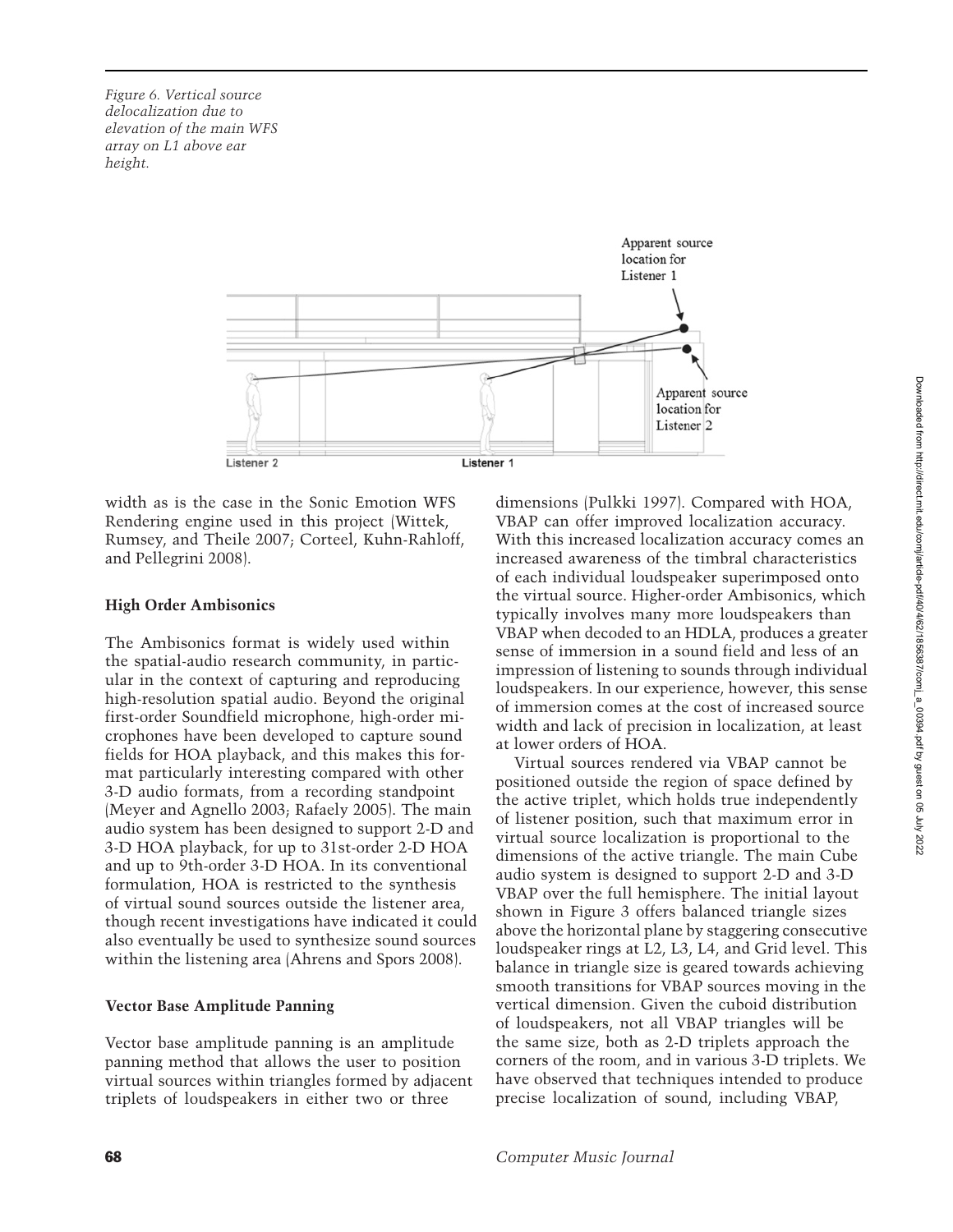*Figure 7. Ultrasonic loudspeakers mounted on pan-tilt heads.*

are highly effective in the Cube. This excellent localization capability may be largely thanks to the high density of the 64-loudspeaker array on L1, though psychoacoustic experimentation would be required to validate this informal observation. Over the course of numerous computer music performances, none of the presenting artists have found the cuboid structure of the Cube's HDLA problematic for achieving their artistic goals.

## Audio System Signal Distribution

The spatial audio system utilizes tie-line infrastructure to distribute multichannel audio. A low-latency system for distribution of digital audio, with less than 10-msec system delay, was chosen to minimize points of failure in cabling, to allow for easy reconfiguration of signal routing and to facilitate future expansion. The audio system signal is distributed by a Dante digital audio network system, making use of a CAT6A tie-line infrastructure. The main playback system comprises 124 passive loudspeakers with Dante-enabled amplifiers and four active subwoofers, all driven by BSS BLU-806 DSP processors and individually addressable. The BLU-806 units provide low-latency EQ and delay adjustments to each individual loudspeaker of the spatial audio system. All supplemental audio systems (described next) utilize the Dante audio network and Dante-toanalog breakout boxes to easily route and configure the various sources with the different reproduction systems. Individual user machines can play back multichannel audio content via virtual Dante soundcards, preferably using Dante-optimized network interface cards. A gigabit network switch connects playback machines to all of the Dante-enabled endpoints, such as amps, breakout boxes, and DSPs. Latency between the CSAR host computer and the BLU806 was measured to average 88  $\mu$  sec over five days. Latency summed across host computer, BLU806, and Dante-enabled Yamaha XMV8280-D amplifiers has been measured at constantly less than 10 msec and typically less than 3 msec. Analog input latency has not yet been formally tested, but in live electronic performances it has not added problematic delay.



### Supplemental Audio Systems

An array of nine Holosonic Labs ultrasonic loudspeakers supplements the main audio system and provides discrete sound beams to target specific individual users or areas within the space. Four AS-24 loudspeakers are mounted on Apollo Right Arm pan-tilt heads to permit physical displacements of the target beam within the space, e.g., for use in conjunction with the tracking system. Five AS-24i loudspeakers are loose on the grid, allowing for manual repositioning (see Figure 7). The pan-tilt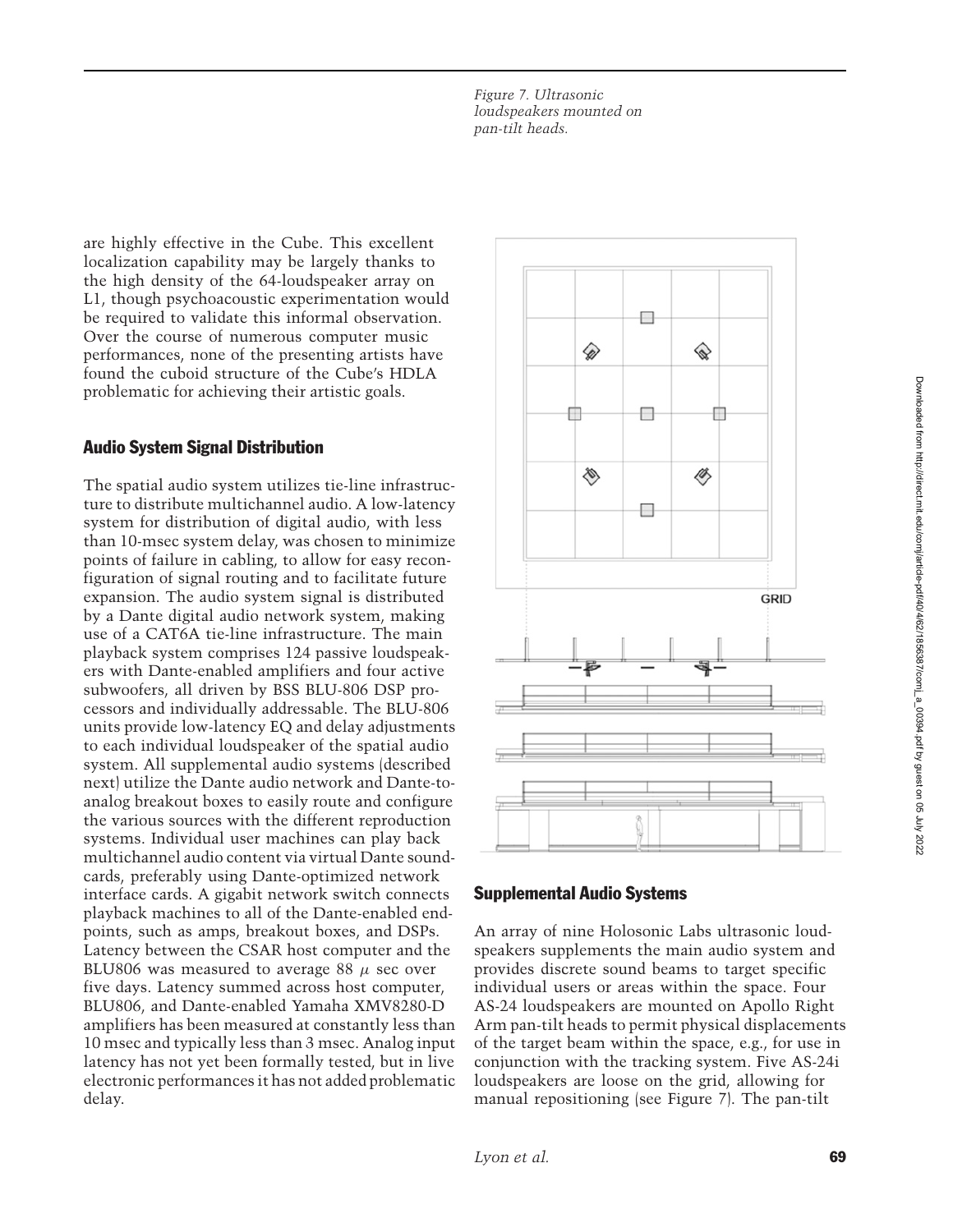heads are controlled by DMX with custom code to control an ENTTEC DMX interface. Custom DMX controller applications were developed in-house by Denis Gracanin, Tanner Upthegrove, and Stephen Whitehead using C++ and Max/MSP. The AS-24i loudspeakers receive analog audio from a BSS BLU-806 on the DANTE network into the audio tie-line infrastructure.

An array of ten floor-mounted JBL LSR6328P loudspeakers is used for events where a circular array of loudspeakers is required at ear height for seated listeners. These loudspeakers can be tied into the main audio system via the audio network to be used concurrently with the main 128-channel array. The current configuration places three loudspeakers in front of the audience, three in back, and two on either side of the audience. The floor-mounted system is on wheels and can be rapidly reconfigured.

## System Evaluation and Installation

Before installing the system, multiple loudspeakers were compared and contrasted, taking into account cost per channel, frequency range, sound power, subjective sound quality, and rigging options. A listening test was organized in the Cube, with the following loudspeakers: Community CS8, Genelec 8030, JBL6328, JBL SCS8, Tannoy Di8DC, Tannoy DVS8, Yamaha HS8, and Yamaha VSx8. The JBL SCS8 was selected for the main spatial audio array, based on a number of contributing factors, including timbre coloration, ease of mounting, maximum SPL, and passive versus powered amplification. All loudspeakers were tested on a variety of program materials, with the results discussed among Bukvic, Lyon, Nichols, and Upthegrove. Time constraints did not allow for a double-blind listening test, but given that all participants converged on the SCS8, it is unlikely that a double-blind test would have resulted in a different decision in this case.

Virginia Tech staff, led by Knapp and Upthegrove, procured, installed, and configured all the equipment for the main spatial audio system and supplemental systems described in this article, with support from MAC production staff. The multichannel Danteenabled Yamaha XMV8280-D audio amplifier was

selected, in part for ease of integration with the existing networked audio infrastructure available on each level of the Cube. One such amplifier powers eight of the 124 channels. Each of the 16 needed amplifiers is located on or below catwalks within the space. In order to maintain the low background noise in the listening area, custom vented enclosures were designed and built for the project. Caulkins helped conduct the initial system calibration along with Upthegrove and support staff (see Figure 8). Delay compensation was not included in loudspeaker calibration, but is introduced through software solutions as needed. Multiple BLU-806 signal processors were configured to apply parametric equalization to each SCS-8 loudspeaker for a flat response, as measured by an Earthworks M23 microphone on axis to the tweeter at a distance of 39 in (1 m). The system as a whole was then corrected to a flat response, as measured in the center of the room, at a height of 69 in (1.8 m). In the final setup, CSAR running Max/MSP renders spatial audio and routes signals from the Sonic Emotion WFS renderer such that any combination of WFS, HOA, or VBAP sources can be rendered in real time.

## Computer Music Research and Creative Work in the Cube

Computer musicians Bukvic, Lyon, Nichols, and Upthegrove have all pursued both computer music experimentation and composition in the Cube since the installation of the audio system described in this article. We now discuss several computer music projects undertaken in the Cube during the period 2013–2015. During the same period, several scientific research projects were also successfully conducted in the Cube, though that work is beyond the scope of this article.

### **Spatial Orchestration**

Spatial orchestration (Lyon 2008) comprises a set of strategies to adapt spatially complex computer music from one HDLA space to another. This approach allows the composer to fully exploit the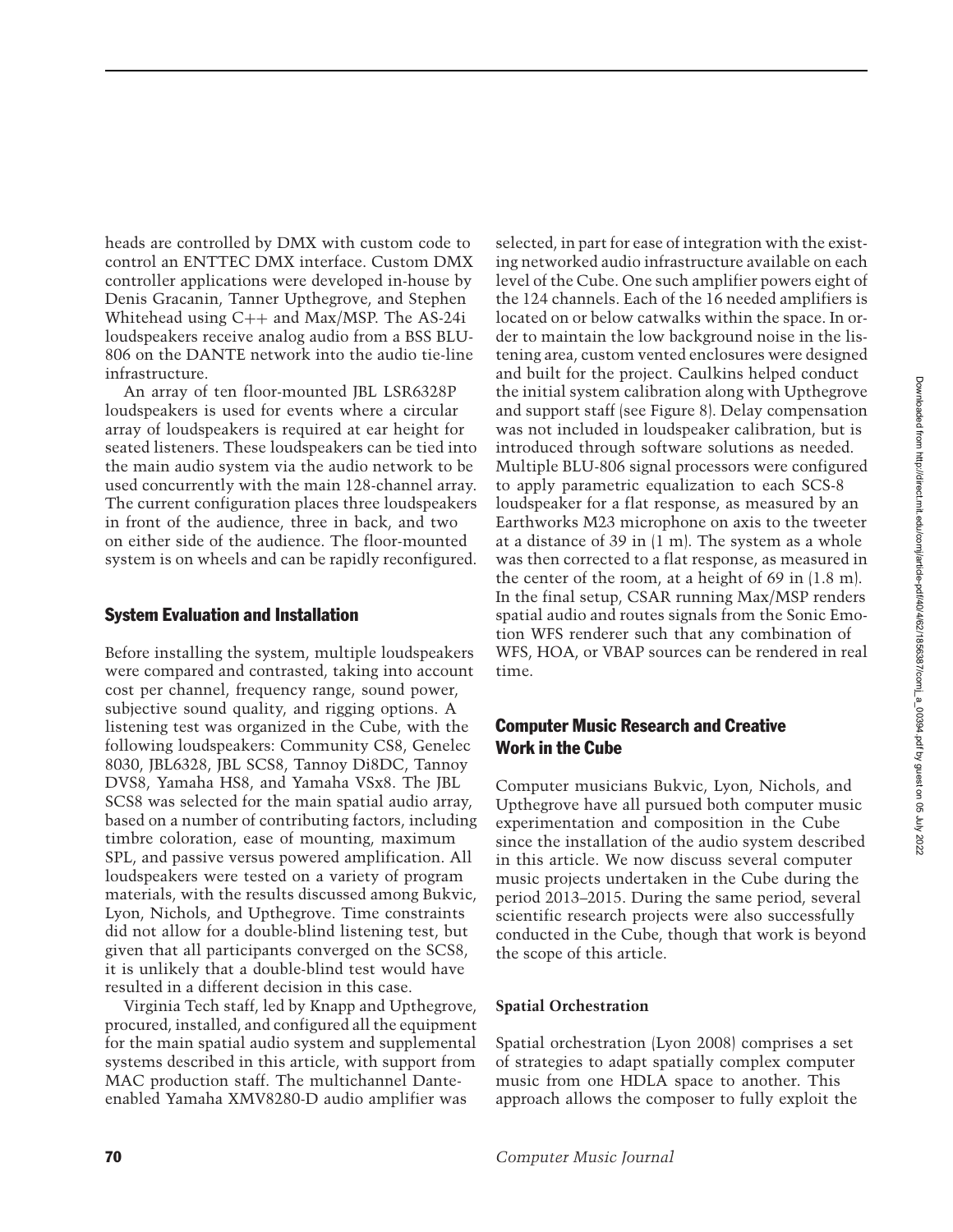*Figure 8. Initial system calibration of the main spatial audio system. (Photo by Terrence Caulkins.)*



unique properties of a particular HDLA facility, while accepting that some spatial features might not be reproduced at a different HDLA facility. On the other hand, new spatial features could be introduced in a future spatial reorchestration. Lyon composed *The Cascades* in 2014 for the Cube, using tetrahedral A-format Ambisonic field recordings of a waterfall and stream in the Jefferson National Forest, produced by Michael Roan. Early in the piece, excerpts from the original four-channel recordings are reproduced, first statically, with each channel routed to one of the corner loudspeakers on L1, and then dynamically, by rotating these four channels around the 64-loudspeaker ring on L1 with equalpower panning. Both of these 2-D deployments produce a satisfying sense of "surround," with excellent coverage throughout the listening area. When *The Cascades* is presented to a standing audience, listeners often choose to walk around the Cube in order to spatially explore these naturalistic passages. In the succeeding sections, music with a 3-D spatial conception is derived from the source

recordings primarily using granular algorithms to address individual loudspeakers. Spatial effects such as waterfall sounds gradually descending from ceiling to floor, spatial canons, spatially articulated harmonic structures, and spatially articulated rhythmic patterns—are all produced in this manner. Because most of this music focuses on texture, rather than placing coherent images within a virtual sound field, Ambisonics was not used. Reorchestrating *The Cascades* involves reassigning materials to available loudspeakers in different HDLA configurations. One striking demonstration of the value of the dense array on L1 is heard in a passage that canonically articulates a sample around the 64 loudspeakers in point-source fashion, with no use of virtual sources. No other HDLA tested provided the loudspeaker density of the Cube's L1 array, and therefore equal-power panning was required to simulate the successive placement of sound into 64 distinct locations. In all cases of reorchestration to other HDLAs, the use of virtual sources resulted in a striking loss of perceived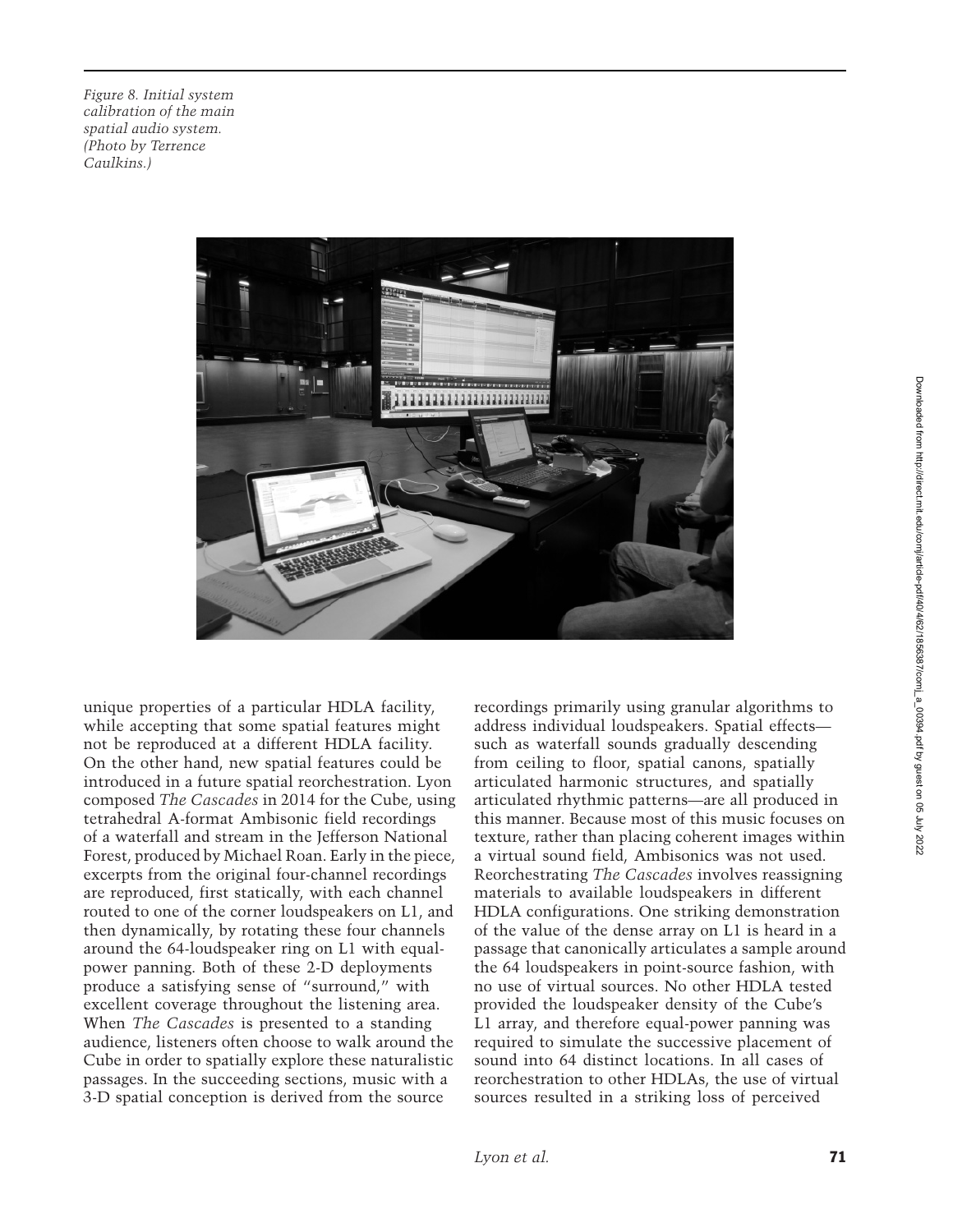localization accuracy, and a reduction in timbral clarity as well.

When spatially orchestrating *The Cascades* for the Birmingham Electroacoustic Sound Theatre (BEAST; see also Wilson and Harrison 2010), a new feature was introduced by projecting flowing water sounds across loudspeakers situated on the floor, among the audience, resulting in a different spatial experience than in the original Cube version. The simulation of a waterfall gradually coming down on the audience was realized on both systems, but the effect was more pronounced in the Cube, because of the greater height of the Cube's grid, compared with the rigging of the elevated BEAST loudspeakers. When adapting *The Cascades* to the Sonic Lab at University of Belfast's Sonic Arts Research Centre (SARC), flowing water sounds were directed to loudspeakers located one floor below the audience, which is seated on a grid, creating the striking effect of water flowing under the audience. The development of the compositional practice of spatial orchestration requires sustained access to an HDLA facility such as the Cube, as well as access to alternative HDLAs. To this end, Lyon has worked at the AlloSphere (Höllerer, Kuchera-Morin, and Amatriain 2007), BEAST, the Stanford Giant Radial Array for Immersive Listening (GRAIL), Klangdom (Ramakrishnan, Goßmann, and Brümmer 2006), SARC, and the Immersive Computer-controlled Audio Sound Theater (ICAST) at Louisiana State University (Beck et al. 2006).

#### **The D4 Spatialization Tools and** *Tornado*

 $D<sup>4</sup>$  is a Max library created by Ivica Ico Bukvic for 4-D audio spatialization, with the fourth dimension being time.  $D<sup>4</sup>$  consists of a set of tools that take advantage of a new layer-based amplitudepanning algorithm (Bukvic 2016). These tools are complemented with abstractions designed to streamline the process of time-based audio spatialization in a way that is accessible and easily comprehended and that offers integration with such external tools as DAWs and video production suites.

*Tornado*, a project headed by Virginia Tech Geography professor Bill Carstensen and premiered in the Cube in 2014 at the fall Tech or Treat event, calls for immersive visualization and sonification of a tornado. Bukvic was tasked with providing an immersive sonification of what a tornado might sound like if it were to pass through the Cube. The project also called for a demonstration capability that would allow for the components of the ensuing composition to be altered in real time within an intuitive user interface.  $D<sup>4</sup>$  provided the rapid prototyping tools for the complex spatialization required by the *Tornado* project.

*Tornado* is a two-minute immersive simulation of one of the most destructive natural phenomena on our planet. The project builds upon a recording of the tornado that struck Guin, Alabama, in 1974. It was taped by Richard Alan Lindley, who made a cassette recording as the powerful F5 tornado approached. The ensuing recording, preserved and provided by Jim Metzner (1994), was used as an inspiration and a foundation for the immersive experience of *Tornado*.

The  $D<sup>4</sup>$  library allows users to easily spawn point sources, source clusters, and moving sources with varying volumes and trails produced with the library's motion blur tool. Akin to a visual editor, D4 introduces spatial masks and facilitates the design and editing of these masks using a built-in 2-D (see Figure 9) and 3-D (see Figure 10) editor and viewer. It is designed to seamlessly adapt to any speaker arrangement that offers information on speaker azimuth and elevation, and does so without any changes to the compositional spatialization parameters. Its functionality is further complemented with helper abstractions that enable, among others, circular motion at an angle, bouncing motion, and motion blur.

Finally,  $D<sup>4</sup>$  provides critical low-latency, realtime rendering of spatialized audio sources even in scenarios having large numbers of speakers and audio streams. This makes it particularly useful in interactive environments. The Tornado demo features 1,018 internal 24-bit, 48-kHz audio streams or channels that are mixed down and played through 128 loudspeakers in real time with a computer audio-processing latency of less than 11 msec.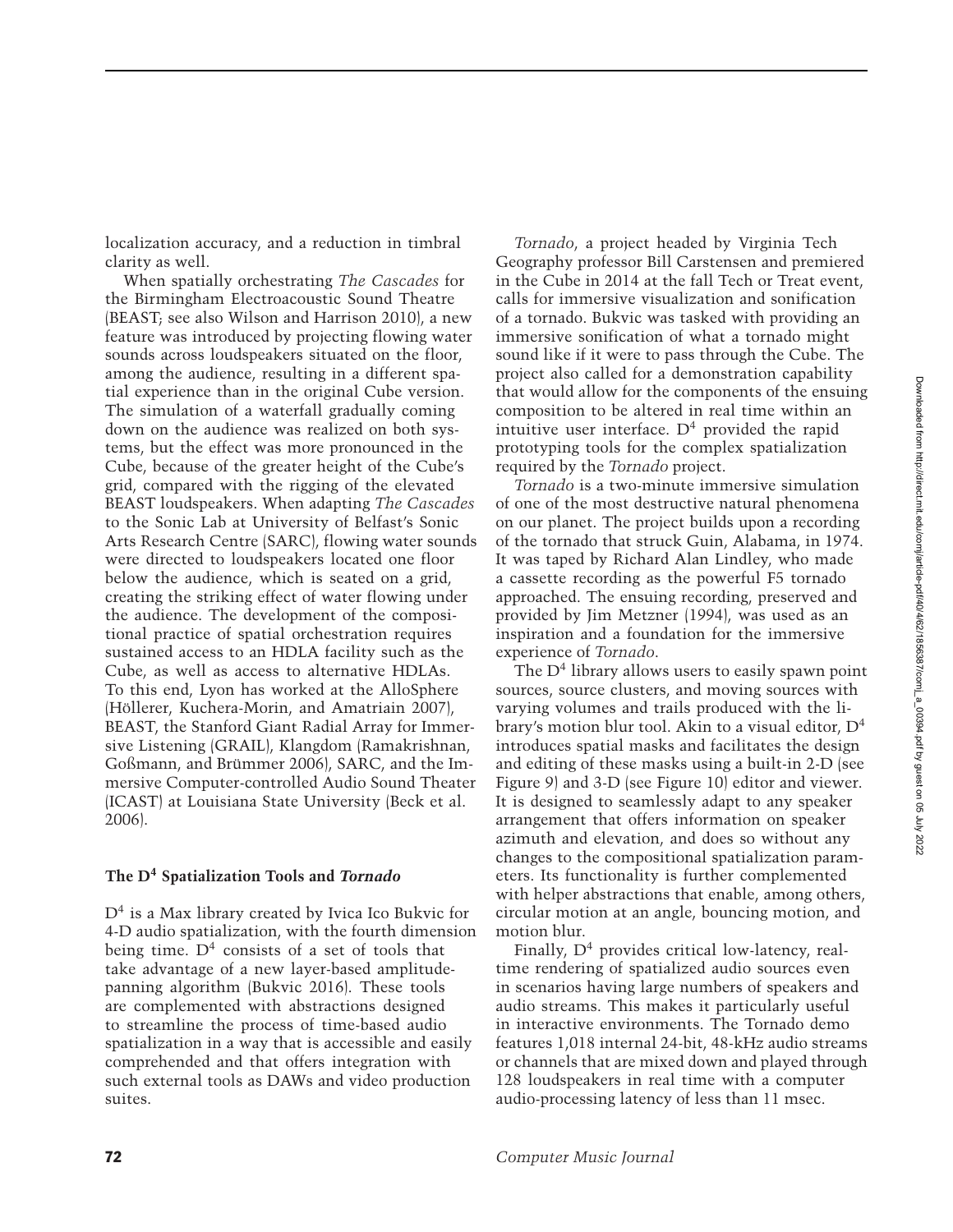*Figure 9. The 2-D editor for D*<sup>4</sup>*.*



*Figure 9*



*Figure 10*

## **Live Spatialization with the Leap Motion**

Tanner Upthegrove integrated the Leap Motion with CSAR as a control device for composition and sound design. Building upon Masayuki Akamatsu's Max external aka.leapmotion, real-time input from hand gestures transposes to spatial position. Three spatialization tools were controlled with the Leap

Downloaded from http://direct.mit.edu/comj/article-pdf/40/4/62/1856387/comj\_a\_00394.pdf by guest on 05 July 2022 Downloaded from http://direct.mit.edu/comj/article-pdf/40/4/62/1856387/comj\_a\_00394.pdf by guest on 05 July 2022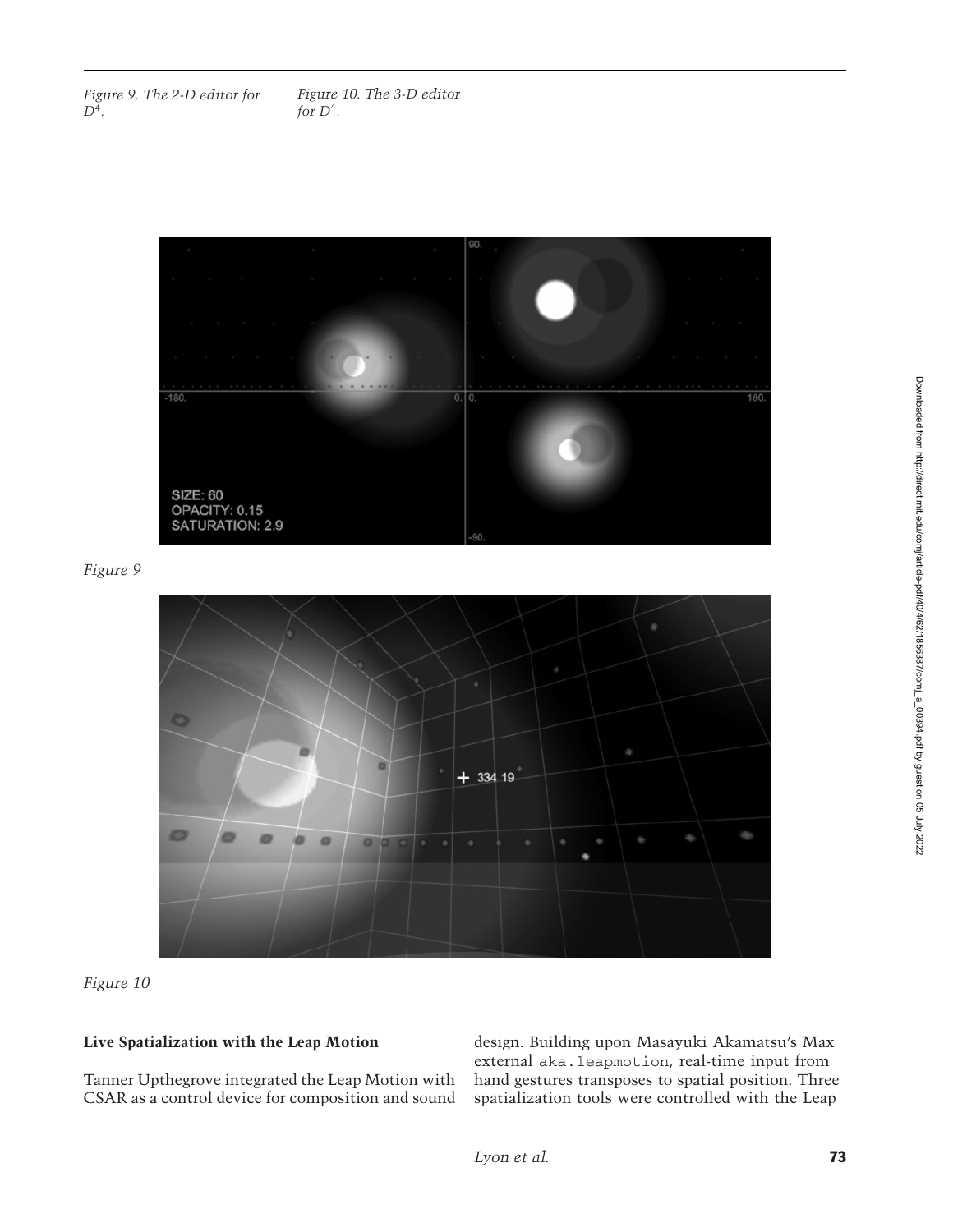*Figure 11. The master panel for Charles Nichols's Mira-based spatialization interface.*



Motion: the Sonic Emotion Wave I, the spatialization external spat.spat∼ for Max/MSP (developed by the Institut de Recherche et Coordination Acoustique/Musique, IRCAM), and the ICST Ambisonics externals for Max (Schacher and Kocher 2006).

The Sonic Emotion Wave I achieves WFS with proprietary hardware, addressable by Open Sound Control (OSC). Upthegrove scaled finger movements to polar coordinates in Max, then packaged and sent OSC messages over UDP to the Wave I. The finger movements controlled audio point-source locations for two-dimensional WFS. The Wave I system includes a visual interface to verify point source locations, which was used during performances.

Upthegrove used the Leap Motion to control the Spat library for real-time VBAP and 3-D HOA spatialization in Max. VBAP panning moves around and overhead on the cubic perimeter, whereas 3-D HOA movements travel through 3-D space. Akamatsu's aka.leapmotion was embedded in the patch with spat∼. Hand gestures controlled audio source positions by converting tracking data to spherical coordinates, which were packaged as messages and sent to spat∼.

### **Mira-Based Spatial Control**

Nichols has developed a series of Max patches to control the Cube's loudspeakers through CSAR, both individually and in groups, and to spatialize audio sources using the matrix∼ and matrixctrl objects. Using Mira, a touch controller app for the iPad developed by Cycling '74, these patches incorporate Max gain∼ audio fader objects in multiple mira.frame interface-mirroring objects that display as tabs of panels with touch-controlled faders on an iPad. The tabs are divided into a master panel and group panels for each layer of loudspeakers in the Cube. On the master panel tab, a main fader controls the overall level of the system and subgroup faders control the total level for layers of loudspeakers (see Figure 11). The group tabs are divided into panels for 8 loudspeakers on the floor (before they were expanded to 10) and 4 subwoofers, 64 loudspeakers on the first catwalk, 20 loudspeakers each on the second and third catwalks and grid, and the 9 ultrasonic loudspeakers on the ceiling, with an individual fader for each loudspeaker. On each panel, toggles in a column enable and disable audio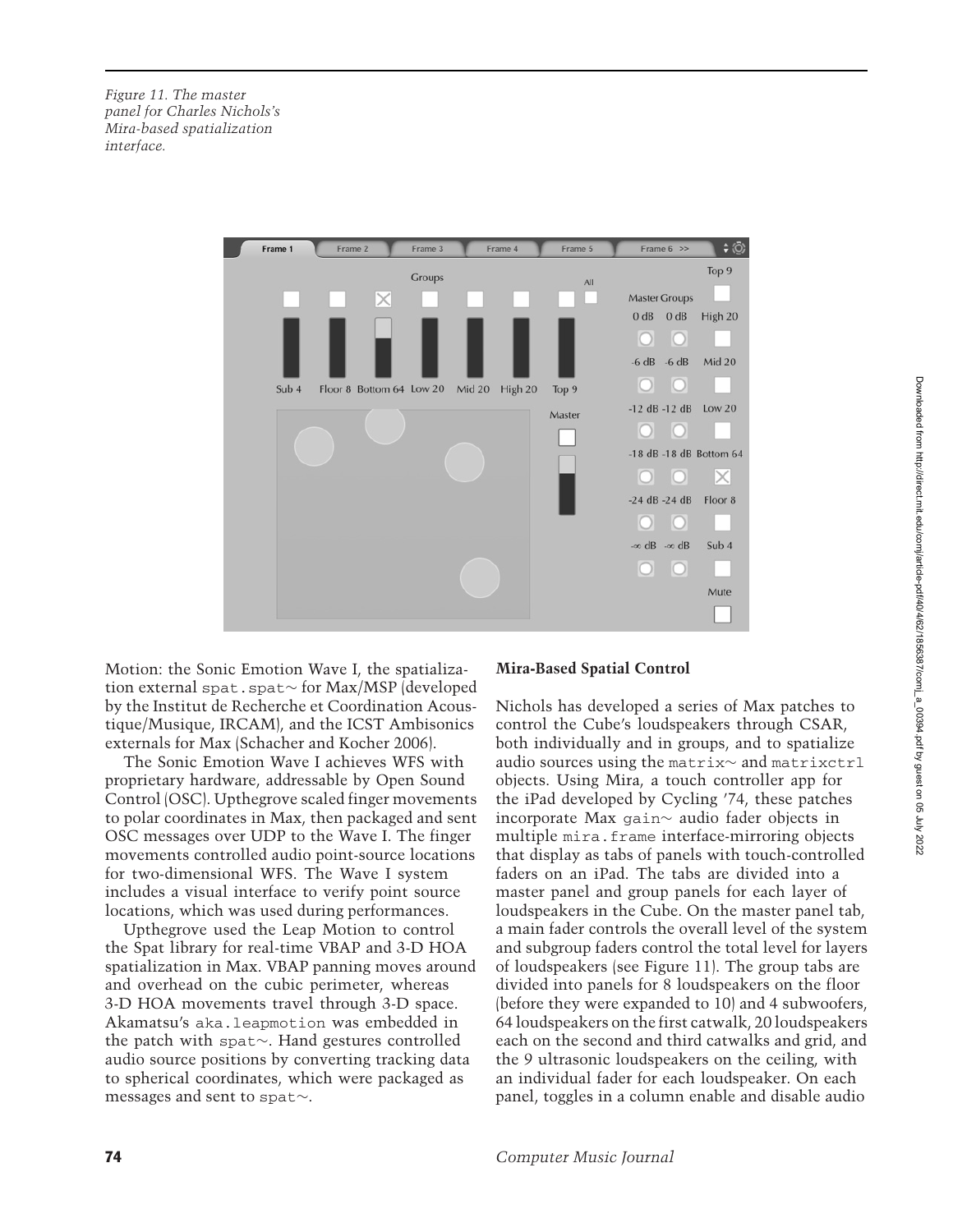*Figure 12. Custom motion-capture rings, produced with 3-D printing. (Photo by Tanner Upthegrove.)*

for every layer, a toggle mutes the entire system, columns of buttons select default decibel levels for all faders in a group of loudspeakers, and toggles enable and disable audio for each individual fader on the panel. The Mira-controlled Max patches allow users to audition work from the floor of the Cube while manipulating the CSAR computer located in the control room.

These Max patches spatialize audio sources, mixed with the panels of faders, in a variety of ways. At the heart of each patch is a six-row, 64-column control matrix that interpolates to individual single-row matrices for the rings of loudspeakers in the different layers of the Cube. Controlling a common matrix whose width is the maximum number of loudspeakers in a layer allows the user to easily map controller data to any loudspeaker position. Horizontal position on the matrix wraps to circumference position on the rings of loudspeakers, and vertical position maps to loudspeaker layer.

#### **Hardware-Based Spatial Control**

Nichols has experimented with commercial controllers and with custom controllers that he designed to control 3-D spatialization with physical gesture. For proof of concept, a Logitech Extreme 3D Pro joystick was used to move the azimuth position of a single source, and its paddle was used to move the height of the source. For more expressive gestural control through a wider range of physical motion, a Bourns PEC11-4215F-S24 rotary encoder and a Sharp GP2Y0A21YK infrared proximity sensor, wired to an Arduino microprocessor sending serial data to Max over USB, were used to control the azimuth position and height of a single source. With a tracking range of 10 to 80 cm, the infrared proximity sensor follows a wide sweep of hand motion to control the elevation of a single sound source. To spatialize multiple sources, the mira.multitouch gesture-capture object was used to receive the position data of up to five fingers from the Mira app on an iPad, spatializing up to five sound sources on the Cube's L1, using the Wave 1 WFS system. Custom-designed rings (see Figure 12), produced using 3-D printing, were used to spatialize multiple



sources with a dancer's expressive gestures. Each ring holds four 9.5-mm spherical reflective markers, which are tracked by the Cube's 24-camera Qualisys motion-capture system. The reflective markers are affixed to 4.5-cm posts positioned at different angles from the center of the form, so that each ring is captured as a separate solid body. The position data of the rings, sent to CSAR via OSC, spatialize one audio source per ring in the control matrix of Nichols's Max patch.

#### *Il Prete Rosso*

Nichols recently composed an interactive piece, *Il Prete Rosso*, for amplified violin, motion sensor, and computer, which has been performed in a number of spatial audio systems. For the Cube version of this piece, Nichols spatializes live violin around the 20 loudspeakers of Level 2, and four live-sampled violin tracks around the 64 loudspeakers of L1 of the Cube (see Figure 3), using a custom-programmed Max patch. In the first half of the piece, as violinist Sarah Plum performs, the patch records her part to be used later as accompaniment, and the amplified live violin circles around L2, reversing direction at the spatial location where each of the four recorded tracks starts playing on L1. This creates the impression that the live violin sets the recorded violins into their spatial positions. In the second half of the piece, the amplified violin remains statically positioned in the center front of the hall, while four interlocking rhythmic patterns of sampled violin, spatially equidistant from one another, gradually join a hocketing texture that swirls around the audience with increasing speed. The piece ends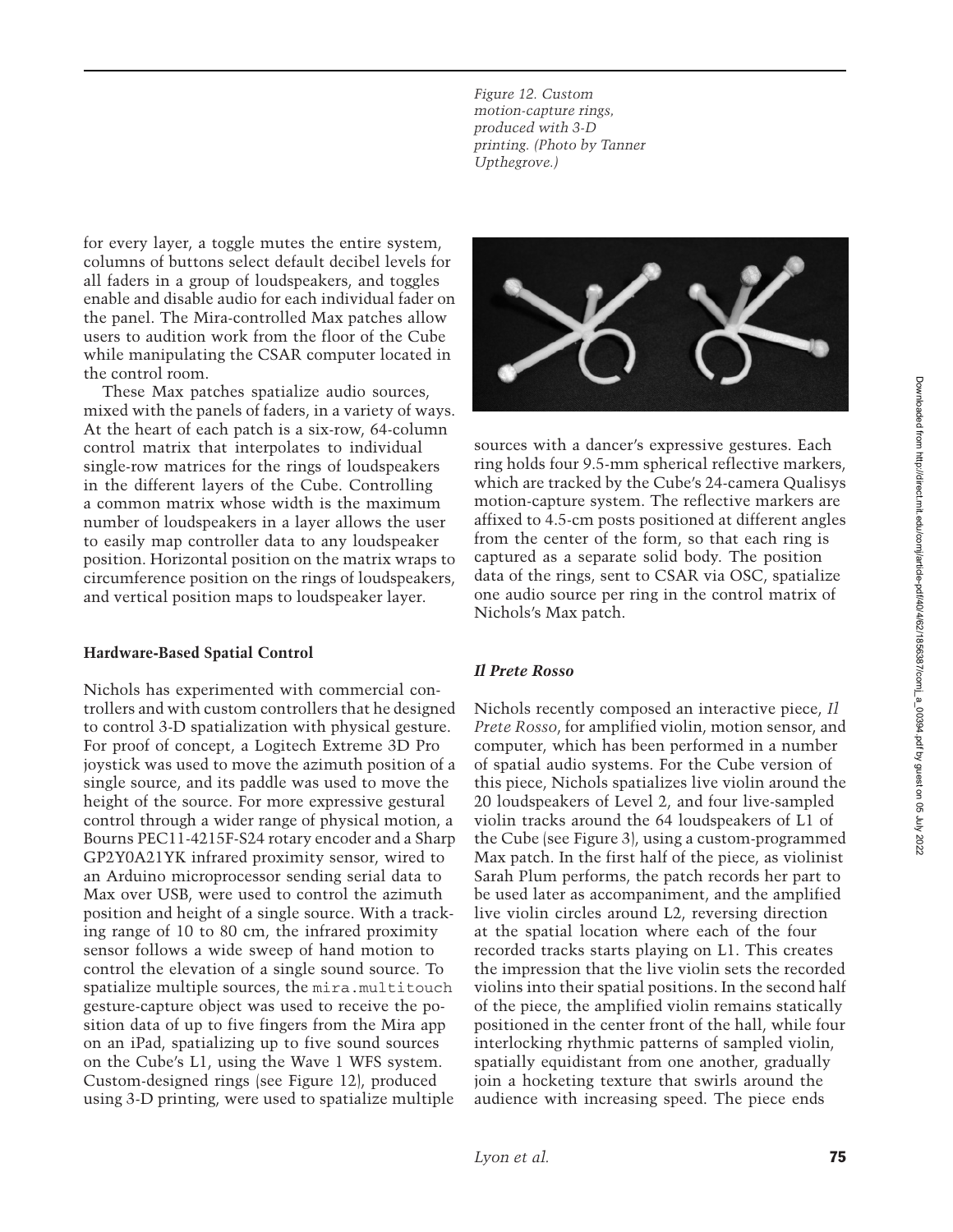with a brief coda returning to the material of the first half, with the live violin again slowly orbiting the audience, while the four accompaniment parts progressively fade out.

# **Outreach**

Outreach is a key element in our strategy to share the benefits of the Cube with both artists and researchers outside of Virginia Tech, and with the general public. Faculty researchers are able to develop the possibilities of the Cube in a sustained manner, but it is equally important to disseminate ideas through the sharing of skills, knowledge, and the irreplaceable experience of hearing spatial sound in the Cube. In 2015, Virginia Tech hosted the conference of the Society for Electro-Acoustic Music in the United States (SEAMUS), inviting over 200 delegates to directly experience the spatial possibilities of the Cube. The conference concerts in the Cube focused on spatial projection of music, with a special concert dedicated exclusively to works composed for HDLA systems.

The MAC regularly hosts artist residencies, including residencies for sound artists in the Cube. Visiting artists are paired with a resident researcher to facilitate the creation of new work that utilizes the unique spatial opportunities of the Cube. In 2015, Stephen Vitiello created the spatial audio installation *A Scuttering across the Leaves*, based on closely recorded insect sounds that were spatialized in the Cube in collaboration with Upthegrove. In 2016, Pamela Z undertook a residency, and created new spatial music for the Cube in collaboration with Lyon.

The Spatial Music Workshop was inaugurated in 2015 to disseminate ideas and practical experience in composing for HDLA systems. A small group of sound artists is invited to spend five intensive days working on a project in both the Cube and the Perform Studio, which contains an installed 24.4 HDLA system with two wall-mounted rings of twelve Genelec 8030A loudspeakers each, and four floor-mounted Genelec 7060B subwoofers. Each participant spends multiple hours in each space. A small number of instructional sessions

are given on various spatial techniques. In addition to their individual work, participants meet with the workshop leader as a group to discuss their experiences and share problems and ideas. A public presentation of the outcomes of the workshop is given on the final evening.

# Future Work

The Cube is an organically evolving facility, driven by aesthetic and engineering research needs that are addressed both by in-house software development and by ongoing audiovisual infrastructure development and improvement. A few near-term projects and plans are discussed in this section.

## **Binaural Head Tracking**

A head-tracked binaural audio system is under development to allow individual researchers to experience localized "in-space" audio sources, given that the Cube's spatial-audio loudspeaker system is not designed for focused-source synthesis. The proposed system will utilize wireless open-ear cup headphones to allow researchers to move freely around the space and hear not only individualized sound in headphones, but also room sound projected from the Cube's HDLA loudspeakers. Multiple pairs of wireless headphones will be provided, each with an individual binaural feed. The binaural audio feeds will be transmitted to the wireless emitters via the Dante audio network. Headphone position and orientation will be tracked by an installed 24-camera Qualisys motion-capture system.

## **A New Control Surface**

Nichols is designing a physical control surface to manipulate all Cube loudspeakers and group levels and to spatialize multiple sources. The control surface will use slide potentiometers and pushbuttons to interface with the faders and toggles of his Max patch (as shown in Figure 11), rotary encoders and infrared proximity sensors to manipulate spatialization in the control matrix, and RGB LED lights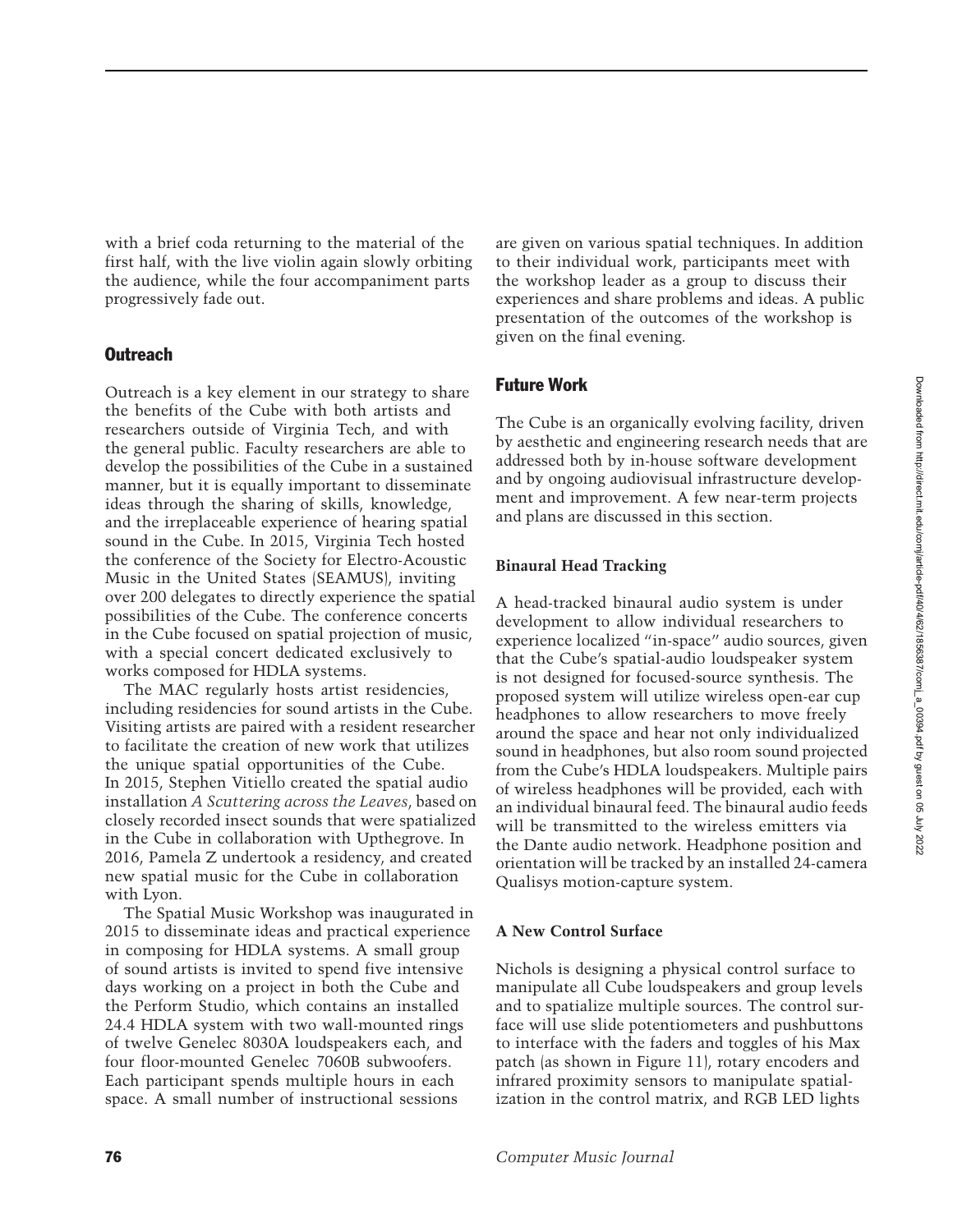and an organic light-emitting diode graphic display for visual feedback of settings. The control surface sends and receives data through multiplexers to Arduino microprocessors. The sensors, lights, and display will mount to laser-cut acrylic panels, assembled into a mixing console.

## **Audio System Improvements**

We plan to double the density of the L1 array to 128 loudspeakers. We would also like to introduce a more traditional, high-density WFS system (Spors, Rabenstein, and Ahrens 2008), which would extend the Cube's capabilities for projecting sound inside the space (Caulkins, Corteel, and Warusfel 2003).

Although the noise floor is quite low, there remains room for improvement. The main noise source is fan noise from the Yamaha XMV8280-D amplifiers and their enclosures (Figure 4). Moving the amplifiers to another space and running tie lines to the Cube would robustly address the fan noise issue. The XMV8280-D amps have a built-in protection circuit that turns off any channels that do not receive audio signal for about 15 minutes. Addressing a channel after it has gone to sleep results in a gradual fade-in, which is unsuitable for high-fidelity playback. To overcome this problem, a short burst of low-amplitude noise is played through each channel just before concert performance. In the event that the protection circuit issue does not have a solution, eventually the XMV8280-D amplifiers will need to be replaced. As more Dante-enabled amplifiers become available, it is likely that we will be able to source amplifiers that are both quieter and lack the protection-circuit problem.

#### **Psychoacoustic Testing**

Psychoacoustic experimentation is being undertaken to establish the limits of localization and other aspects of spatial perception in the Cube. The Cube is considered a work in progress, and the results of perceptual experimentation may lead to further expansion and refinement of its HDLA system.

## **Conclusions**

Within a two-year period, a complex HDLA system was designed and installed to the Cube, and then utilized for a wide variety of purposes, including scientific research, computer music composition, intermedia installations, public performances, education, and outreach. Given the straightforward process by which the Cube's HDLA was designed, installed, and put into production, we anticipate the inauguration of many new HDLAs in the coming years, and a concomitant exploration of new aesthetic possibilities for spatially immersive computer music.

#### Acknowledgments

Funding for the Cube and its audio infrastructure was provided by ICAT and the State Council of Higher Education for Virginia (SCHEV).

#### **References**

- Ahrens, J., and S. Spors. 2008. "Focusing of Virtual Sound Sources in Higher Order Ambisonics." In *Proceedings of the 124th Convention of the Audio Engineering Society*. Available online at www.aes.org /e-lib/browse.cfm?elib=14508 (subscription required). Accessed October 2016.
- Beck, S. D., et al. 2006. "The Immersive Computer-Controlled Audio Sound Theater: Experiments in Multi-Mode Sound Diffusion Systems for Electroacoustic Music Performance." In *Proceedings of International Computer Music Conference*, pp. 649–655.
- Blauert, J. 1996. *Spatial Hearing: The Psychophysics of Human Sound Source Localization*. Cambridge, Massachusetts: MIT Press.
- Bukvic, I. 2016. "3D Time-Based Aural Data Representation Using D<sup>4</sup> Library's Layer Based Amplitude Panning Algorithm." In *Proceedings of the International Conference on Auditory Display.* Available online at www.icad.org/icad2016/proceedings2/papers/ICAD2016 paper 10.pdf. Accessed October 2016.
- Caulkins, T., E. Corteel, and O. Warusfel. 2003. "Wave Field Synthesis Interaction with the Listening Environment, Improvements in the Reproduction of Virtual Sources Situated Inside the Listening Room." In